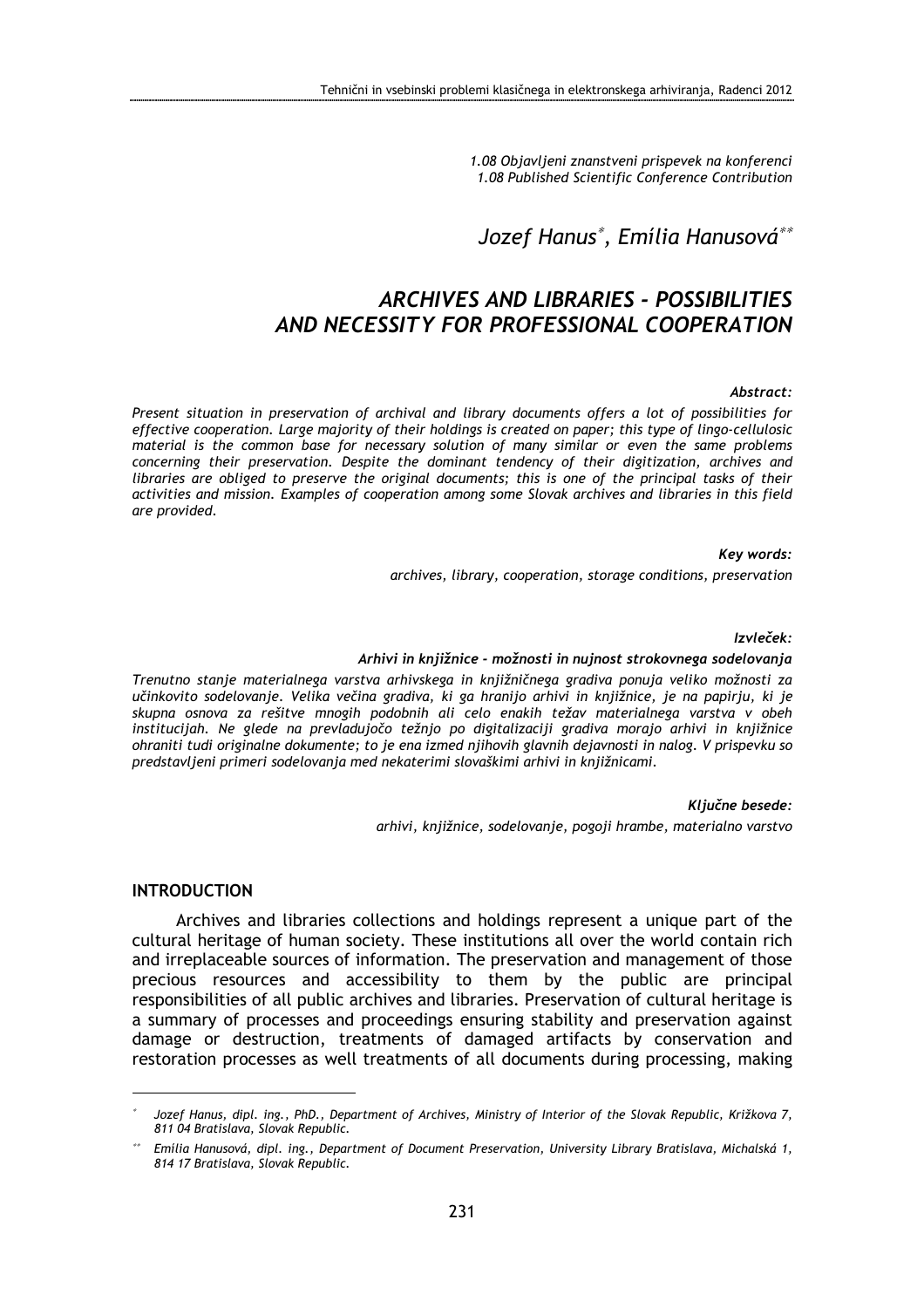accessible, using, exhibition, etc. The access to the collections and holdings on one hand and their preservation on the other hand – are two main contradictory tasks and responsibilities of all these institutions. In order to successfully fulfill this mission, well-educated and experienced experts from different fields of science are needed. Preservation of enormous quantities of different types of documents can be solved only by a thorough research as an interdisciplinary complex problem in which the role of archivists, librarians, paper scientists and their co-operation with experts from other fields of science and technology and practical end-users, conservators and restorers, is an inevitable and the only solution.

At present also the contribution and role of information technology experts is very important and brings a new dimension to traditional materials and their presentation, communication and preservation as well.

As these problems are very common for archives and libraries, many activities in the field of preservation are carried out or at least should be carried out in very close co-operation between these institutions on a national and international level.

# SAFETY AND SECURITY

Safety and security are the principal requirements, which must be executed without any doubt in all archives and library institutions. However, safety and security in the broadest sense of the word can cover very wide-ranging extent of problems – from the overall and general provisions concerning location and construction of building itself, fire safety, safe and secure storage ensuring optimal climatic conditions, conservation and restoration processes, disaster planning, etc. Another field is safety and security of archival and library documents in the course of their use in search rooms by visitors but also the possible negative influence of light and climatic conditions in search rooms. The special case is their safety and security especially during transport and exhibitions. (Official Journal of the European Communities 2003; European Commission: Report on archives in the enlarged European Union 2006; Hanus 2008).

## STORAGE CONDITIONS

Building is the basic condition for proper functioning of any archives and library. It provides facilities for long-term storage of archival documents, their preservation and processing, all kinds of necessary treatment and enables and ensures proper and safe access to them. This is a very complex task and therefore also the different requirements for archival building which must be accomplished and fulfilled. It should be kept in mind that archive buildings are usually not uniformed and in most of the cases they are remarkable and significant architectonic constructions. Of course, the decisive aspects are needs of respective archival and library institutions. Despite the diversity of buildings there exist the common principles and rules which should be kept in their construction. This is the reason why close co-operation is unavoidable between archivists, librarians, architects, engineers, conservators and all experienced experts who can help already in planning either new building or reconstruction of adapted premises for archives or library purposes.

Problems of new buildings or reconstruction of adapted premises for archives purposes is considered also by the International Council of Archives as principal for proper development and function of archives. Creation and activities of the ICA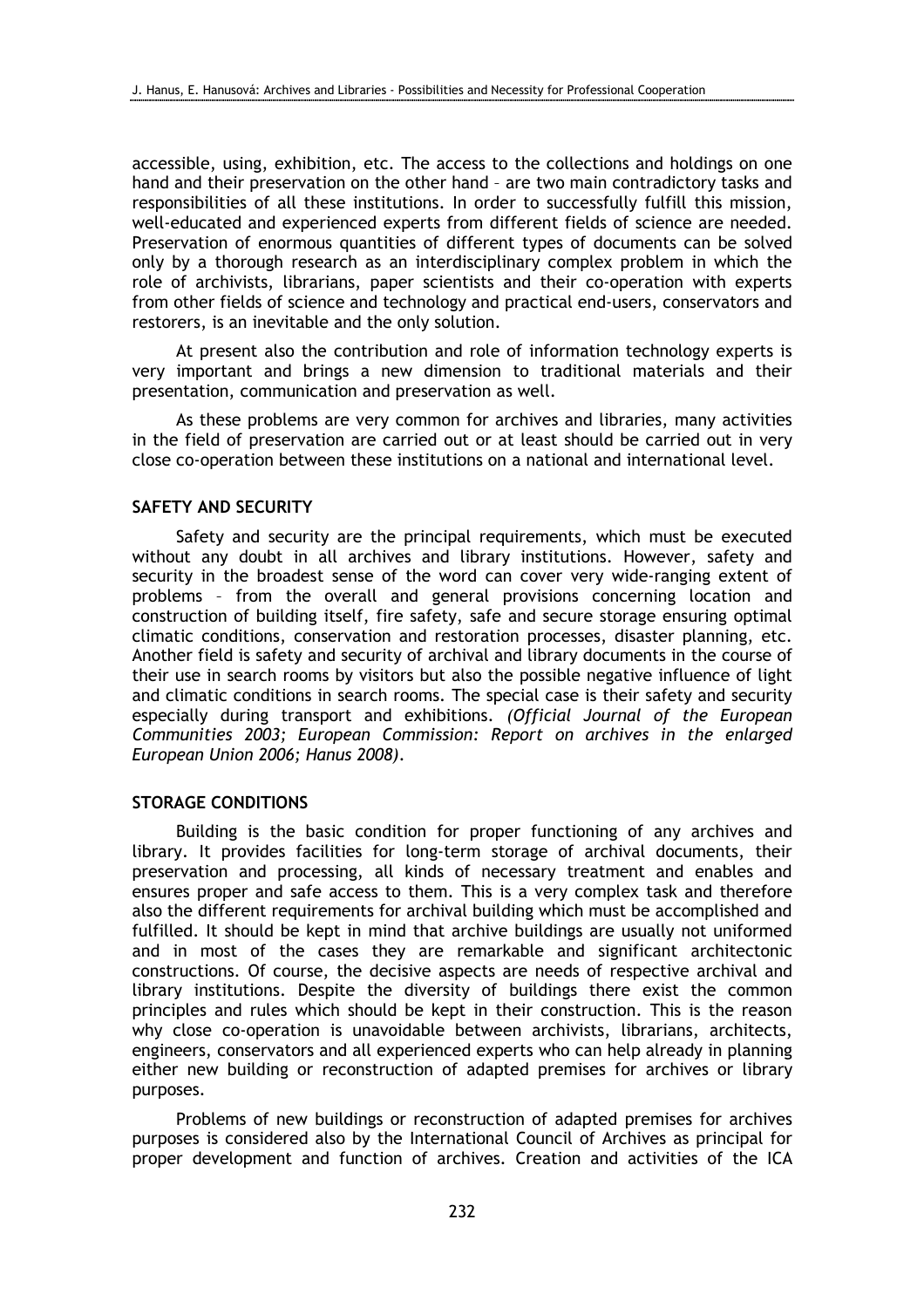Committee on Archival Buildings confirm the ICA effort in this field (Duchein 1988; Kitching1993, 2007; ICA Bibliography 2003, 2005).

Original activities of the International Institute for Archival Science (IIAS) Maribor – nowadays IIAS Trieste-Maribor – were also oriented in archive buildings by publishing of Modern Archives, later on by Atlanti. Especially many of the first numbers of publication Atlanti - which was celebrating last year its  $20<sup>th</sup>$  anniversary are completely devoted to archive buildings and technical equipments (Klasinc 2010).

According to the US Whole Building Design Guide WBDG an Archives and Record Storage Building must have working environments that are safe, secure, healthy, comfortable, durable, aesthetically pleasing and be accessible. Administrative office space, archival and preservation office space, and permanent storage space for the stored archival and record materials must be accommodated. Important design issues for Archives and Record Storage Buildings are specified in (Acker & O'Connell 2010). This material contains a lot of interesting information as well as useful relevant codes, standards and references.

New archives and library buildings were also presented in (Hanus & Hanusová 2011).

Within the International Federation of Library Associations and Institutions (IFLA) there exists the Library Buildings and Equipment Section. The Section considers all matters concerning the design and construction for all types of libraries in all parts of the world, and their furnishing and equipment. The Section aims to collect and disseminate knowledge about buildings and equipment in order to increase this knowledge among librarians. It also aims to establish better contacts between librarians and architects by creating the conditions under which it will be possible for each of them to understand the other's language, by promoting an exchange of experiences between librarians and architects (ILA Library Buildings and Equipment Section 2011).

Among their important results can be assigned publication (IFLA Library Building Guidelines 2007). This publication provides information and guidelines for the building planning process, whether you are planning a new public or academic library building. It reflects on fundamental issues, on new development trends and on the planning process. The library building process is seen from both the library manager's perspective as well as that of the architect and designer. Issues covered include what to consider when investigating the need for space, library design from a marketing viewpoint, green management and sustainability relating to library buildings and a layman's guide to reading plans. Other activities of this section in this field can be seen e. g. in (Intelligent Library Buildings 1997; Libraries as Places 2004; Key Issues in Building Design 2011).

Archives and libraries are the same institutions from the point of their needs for quality storage conditions for keeping and long-term preservation of valuable archival and library fonds, collections and holdings. This requirement is reflected also in (ISO 11799: 2003) which specifies the characteristics of general-purpose repositories used for the long-term storage of archive and library materials. It covers the sitting and construction of the building and the installation and equipment to be used. It applies to all archive and library materials held in general-purpose repositories, where mixed media may be stored together. In this connection we would like to refer at least to several other useful standards in this field. The first one is (British Standard 5454: 2000) which provides relevant information for storage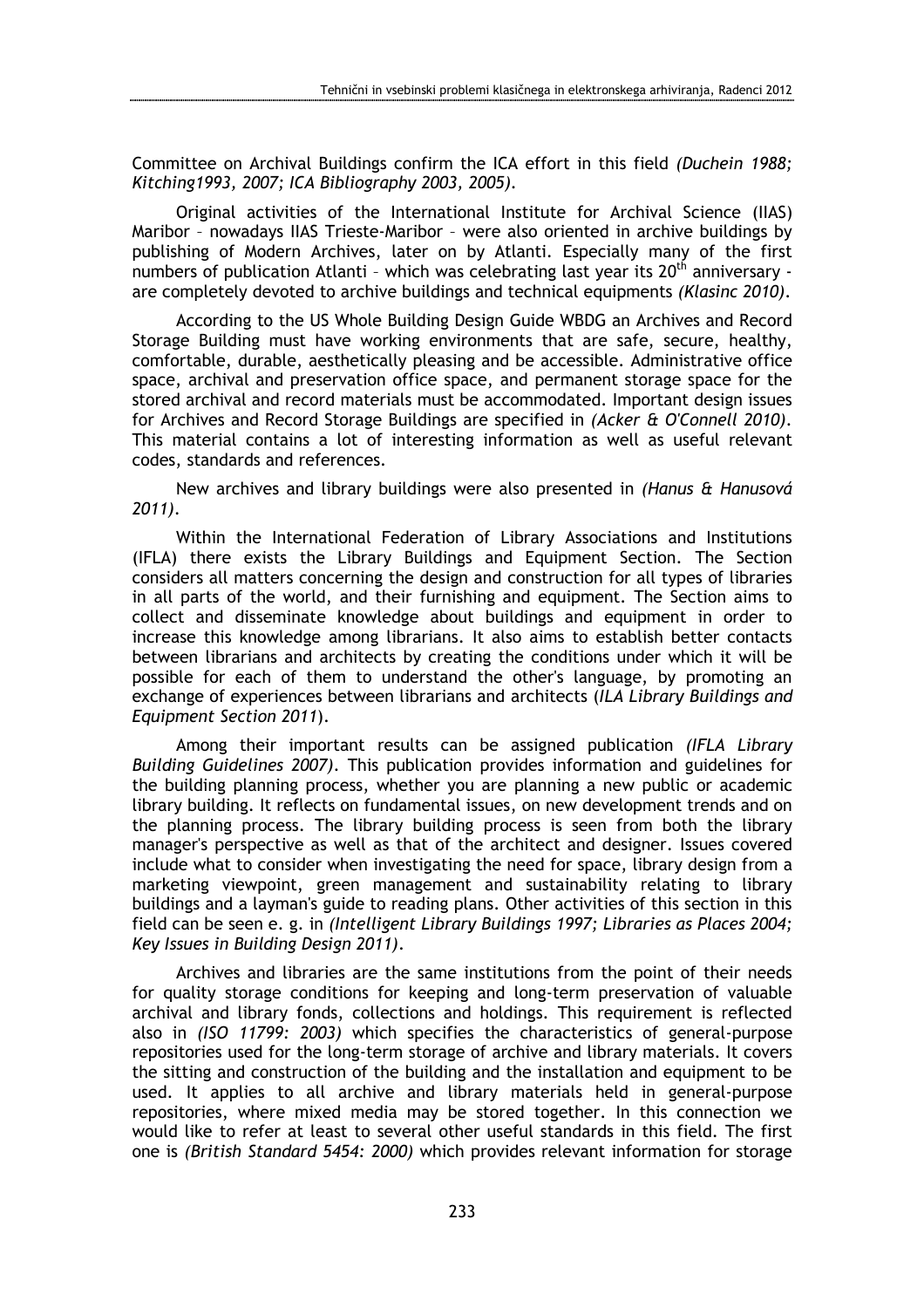facilities. US National Archives and Records Administration adopted a new regulation in this filed in 2002. This transmits a new policy directive establishing the internal NARA structural, environmental control, fire safety, preservation, and security standards for appropriate archival storage conditions in NARA archival facilities (National Archives and Records Administration 2000).

Remarkable approach and an extraordinary solution using low-oxygen level atmosphere in new storage facilities of the British Library provides not only fire protection precautions but can considerably reduce the rate of degradation of materials. The project is also the first of its kind in the world to incorporate automated storage and retrieval systems, optimum environmental controls, and pioneering low-oxygen fire prevention technology in a single building. Although sprinklers are (usually) the preferred solution for libraries (wet books can be freeze dried), the British Library has adopted a low-oxygen system of fire prevention which sees oxygen levels kept to just 14.8% (fires can only break out if oxygen levels are at 17% and above). To support this, the building is also one of the most air-tight in the UK - the leakage rate specification is not more than 0.5 cubic meter of air per square meter of wall area per hour  $(0.5m^3/m^2/hr)$ . The air conditioning system maintains a controlled, microbe-free climate at a constant temperature of  $16^{\circ}$  (+/-  $1\%$ ) and constant humidity of 52% (+/- 5%). The storage repository itself features insulated vertical walls with a four hour fire resistance rating and a double-sealed, thermally efficient roof (World's leading library storage facility opens 2009).

## PRESERVATION OF PAPER AS PRINCIPAL INFORMATION CARRIER IN ARCHIVES AND **LIBRARIES**

The biggest problems in preservation of archives and libraries are caused – paradoxically - by modern papers produced from the 2<sup>nd</sup> half of the 19<sup>th</sup> up to the recent years.

A new technology of paper-making introduced in 1850, involved paper formation in an acidic environment. This was a crucial milestone from the point of permanence and durability of paper, its degradation and preservation in archives and libraries. It is a self-degradative effect of acidic paper; "time bomb", as it is often called the limited lifetime of machine-made paper with acidic rosin sizing has been threatening the great part of the cultural paper heritage. The present state of knowledge confirms that paper degradation in the course of its ageing is the result of hydrolysis (acidic, alkaline) and oxidation of cellulose by internal agents presented in paper in close co-influence of contaminated atmosphere, humidity and light on one hand and cross-linking and fibers embrittlement on the other hand. Thermic, biological and mechanical destruction can occur as well. In most cases, however, a combination of all above mentioned effects causes degradation of cellulose macromolecule, hemicellulose and lignin which result in decrease of fibers strength, mechanical properties, creation of brittleness, fragility and color changes (yellowing, darkening) of paper.

These problems are well known to the experts from the field of preservation of archives and library paper materials. It seems that - because of large quantities of these materials - only mass deacidification can help to solve these problems.

A large scale research into the field for many years has brought an extensive knowledge in paper degradation causes, mechanisms and also in different techniques and processes in order to improve its permanence, durability and life-span (Williams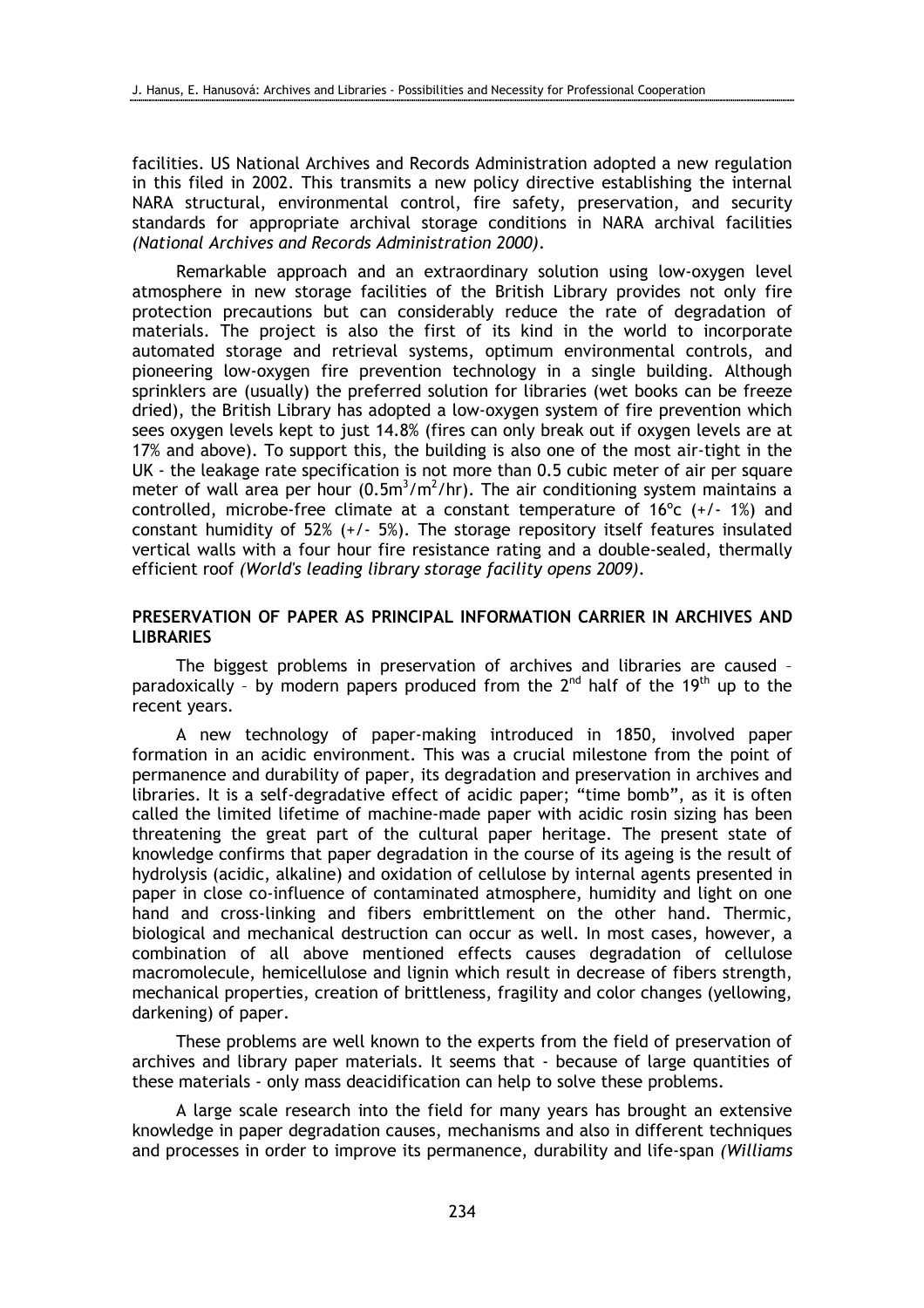1981; Hendriks 1994; Strlič & Kollar 2005). Many deacidification processes have been introduced and several treatments are commercially used in a large scale (Porck 1996; Hanus 2000; Bluher 2003; Lojewski 2010).

However, despite all these achievements it seems that still some problems have to be solved. Among the most serious are ranked the following ones: which of the chemical processes offered is most effective; which collection materials should be subjected to such a mass treatment; which analytical methods should be used for evaluation of deacidification processes and life prediction after the treatment; which standards should be developed, which quality standards should be defined, etc. (Banik 2005; Banik et all. 2005).

It must be realized that preservation of such enormous quantity of acidic papers – does not matter whether it is kept in archive or library – represents an enormous interdisciplinary problem in which role of paper chemists and their cooperation with experts from other fields of science and technology and conservators and restorers can lead to solution of the problem. It has to bear in mind that preservation of such heritage requires also considerable financial costs.

One of the best examples of cooperation in this field is the mass deacidification in Switzerland (Mass deacidification 2008). The "Papersave" technique, pioneered by the defunct company Battelle and now used by Nitrochemie Wimmis AG under license, has proved highly successful not merely as a means of conserving paper, but in terms of environmental sustainability as well.

With government financial backing, Nitrochemie set up a paper deacidification plant in Wimmis in April 2000. Owned by the Swiss government, it is the largest, most advanced deacidification facility in the world: its two treatment chambers can process between 90 and 120 tons of books and archive material a year. Thus far, more than 650 tons of books and documents have been deacidified and preserved for future generations.

The facility's two largest customers are the Swiss Federal Archives and the National Library of Switzerland, which together take up two-thirds of its total processing capacity. The remaining capacity is reserved for private customers.

## POSSIBLE COOPERATION IN OTHER FIELDS

Another example for library and archives cooperation is Library and Archives Canada (LAC) created on May 21, 2004, by order of the Governor in Council, which united the collections, services and personnel of the institutions National Archives of Canada and National Library of Canada.

Canada was one of the first countries in the world to combine its national library and its national archives into a single memory institution. Library and Archives Canada (in French: Bibliothèque et Archives Canada) is a national memory institution dedicated to providing the best possible account of Canadian life through acquiring, preserving and making Canada's documentary heritage accessible for use in the 21st century and beyond. In essence, LAC's work along with that of other memory institutions builds and enriches Canada's continuing memory.

Library and Archives Canada (LAC) is part of the federal public administration and the Canadian Heritage portfolio. It reports to Parliament through the Minister of Canadian Heritage. One of its important roles includes serving as the continuing memory of the Government of Canada and its institutions by supporting accurate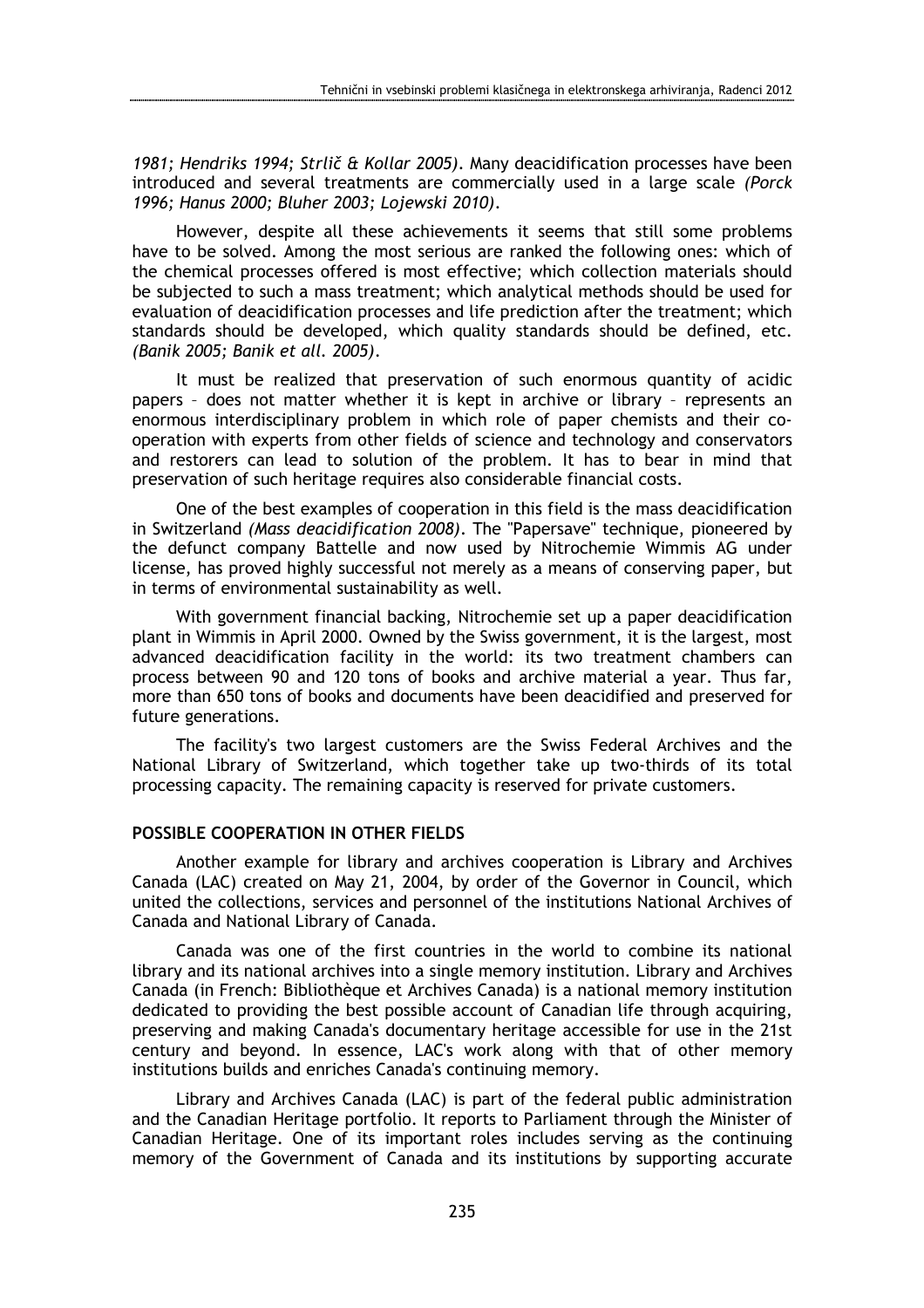record keeping ensuring transparency and accountability. As part of its mandate, LAC works closely with other archives and libraries to acquire and preserve Canada's documentary heritage in all its forms (Library and Archives Canada 2011).

# EXAMPLES OF COOPERATION AMONG SOME SLOVAK ARCHIVES AND LIBRARIES IN THE FIELD OF PRESERVATION

The following selected examples provide at least some information on mutual research project, however, the formal and informal cooperation among the Slovak National Archives in Bratislava, Slovak National Library in Martin and University Library in Bratislava are much broader and belong to closest and the most effective in this field in Slovakia.

## A survey of historical manuscripts in the Slovak National Archives, Slovak National Library and University Library

Important historical objects in libraries and archives, i.e., documents, illuminated manuscripts, colored prints and maps suffer very serious damage as a result of the destructive effects of iron gall inks and are therefore acutely endangered. Problems caused by iron gall inks have been recognized and acknowledged since a very long time.

This research represented the first attempt in order to gain the information about the physical conditions of random selected manuscripts and documents from the three largest and the most important Slovak memory institutions – The Slovak National Library, The Slovak National Archives and the University Library.

The Slovak National Library (SNL) in Martin provides all relevant services at the national level and preserves the legal deposits from the Slovak book production. The library keeps in its collections 4.7 million bibliographic units in total; in its Archives of Literature and Art is kept about 1.5 million units from the period of the 11th – 20th centuries (Slovak National Library 2011).

The Slovak National Archives (SNA) is the largest and the most important public archives in the Slovak Republic keeping totally 1042 archival fonds and collections (around 33000 linear shelving meters). As far as the historical value of documents is concerned, the most valuable part includes archival collections of ecclesiastical institutions exceptional also in a European context, comprises a unique complex of six fonds of credible locations (loca credibilia), which over five centuries served as public authority institutions on the territory of Slovakia. The biggest collection of the department of Early Fonds is the group of 98 archives of noble families and their feudal manors, which encompass archival documents range in date from the 13th to the 20th century (SNA 2000). Problems of iron-gall inks in collections were presented by (Sedlák, Hanus 1978).

The University Library in Bratislava (keeping about 2.5 million publications) ranks among the oldest and most visited research libraries in Slovakia. It was established in 1919 as the library for Comenius University in Bratislava with collections dating back to 17th century. In parallel to its academic purpose it has also served as the national library until 1954. Thereafter it has become an independent, universal, research library serving the general public nationwide (University Library Bratislava 2011).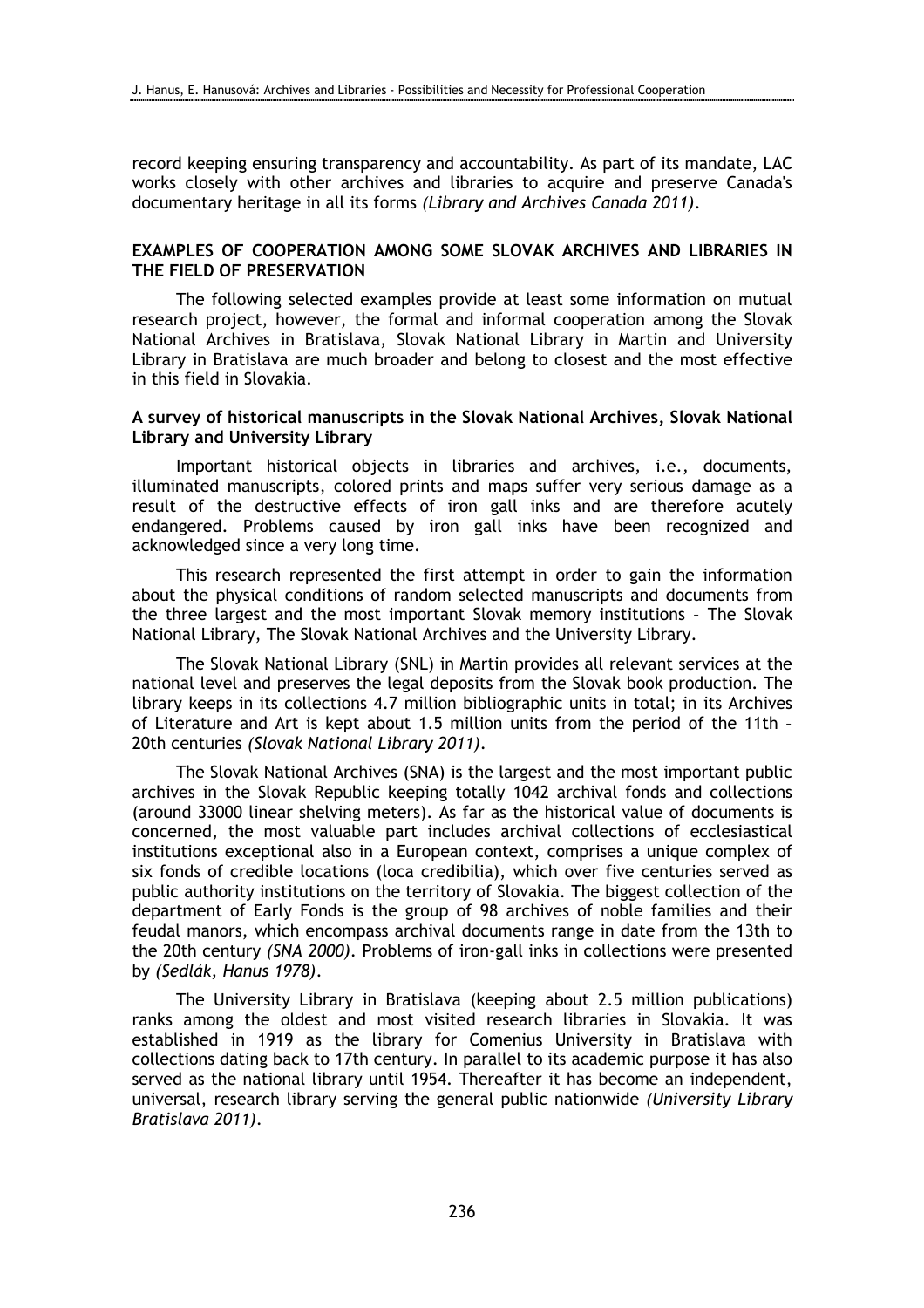A survey of historical manuscripts in the Slovak Republic was carried out within the framework of the project APVV-24-034202 Degradation of historical manuscripts and documents by the influence of transitional elements in writing inks and the project KNIHA.SK n. 2003 SP 200 280 301 funded by the Ministry of Education of the Slovak Republic.

Detail results of the survey are published in (Hanus 2009).

## A survey of light conditions in the Slovak National Archives, Slovak National Library and University Library

Most of archival and library documents are made from organic raw materials, largely plant fibers and animal skin. This makes them (especially paper) prone to decay and vulnerable by the environmental conditions in which they are kept. Ageing is an irreversible process that deteriorates mechanical, physical, chemical and optical properties of paper. The external factors are related to deleterious influence of the storage conditions - such as temperature and humidity, light, air pollutants, microbial attack, atmospheric oxidation, etc. (Hanus 1987).

Light is one of degradation factors which deleterious effect is very often underestimated. Especially paper containing high portion of groundwood, produced since the  $2^{nd}$  half of the 19<sup>th</sup> century is sensitive to its influence and is expected to have a short life-time. Nowadays there is a good deal of information about the influence of light on the ageing of groundwood papers (Heitner 1993; Havermans 1997; Bukovský 1997, 2000). Light induced oxidation degradation reactions are typical reactions of lignin, characteristically manifest as the yellowing of paper, producing a large amount of law molecular degradation products, a significantly increase of acidity and intensely reduced strength during 30 days of daylight ageing, even with significantly reduced portion of UV radiation (Bukovský 2000a).

Therefore protection against the influence of light / radiation should be included in preventive conservation as a significant role in preservation of archives and libraries (Ďurovič 2001).

### Recommended values for illumination

New Slovak archival legislation deals also with protection of archival documents against light (Vyhláška 628/2002). In storage areas the illumination is restricted to the time necessary for retrieval and return back archival documents. If daylight or other illumination sources emit portion of ultraviolet radiation higher than 75 µW/lm ultraviolet filters removing radiation of shorter wave length than 400 nm and decreasing the portion of ultraviolet radiation to the acceptable above mentioned value must be used. The same values are recommended also by ISO 11799 and the British Standard 5454:2000. In archives premises and exhibition areas light sources of the following intensity illumination should be used (Vyhláška 628/2002):

- a) up to 300 lux in search room,
- b) up to 200 lux in storage areas,
- c) up to 50 lux in exhibition areas.

Special requirements and specifications are set up for exhibition of archives (Vodopivec 2004; Norme NF Z 40-010: 2002).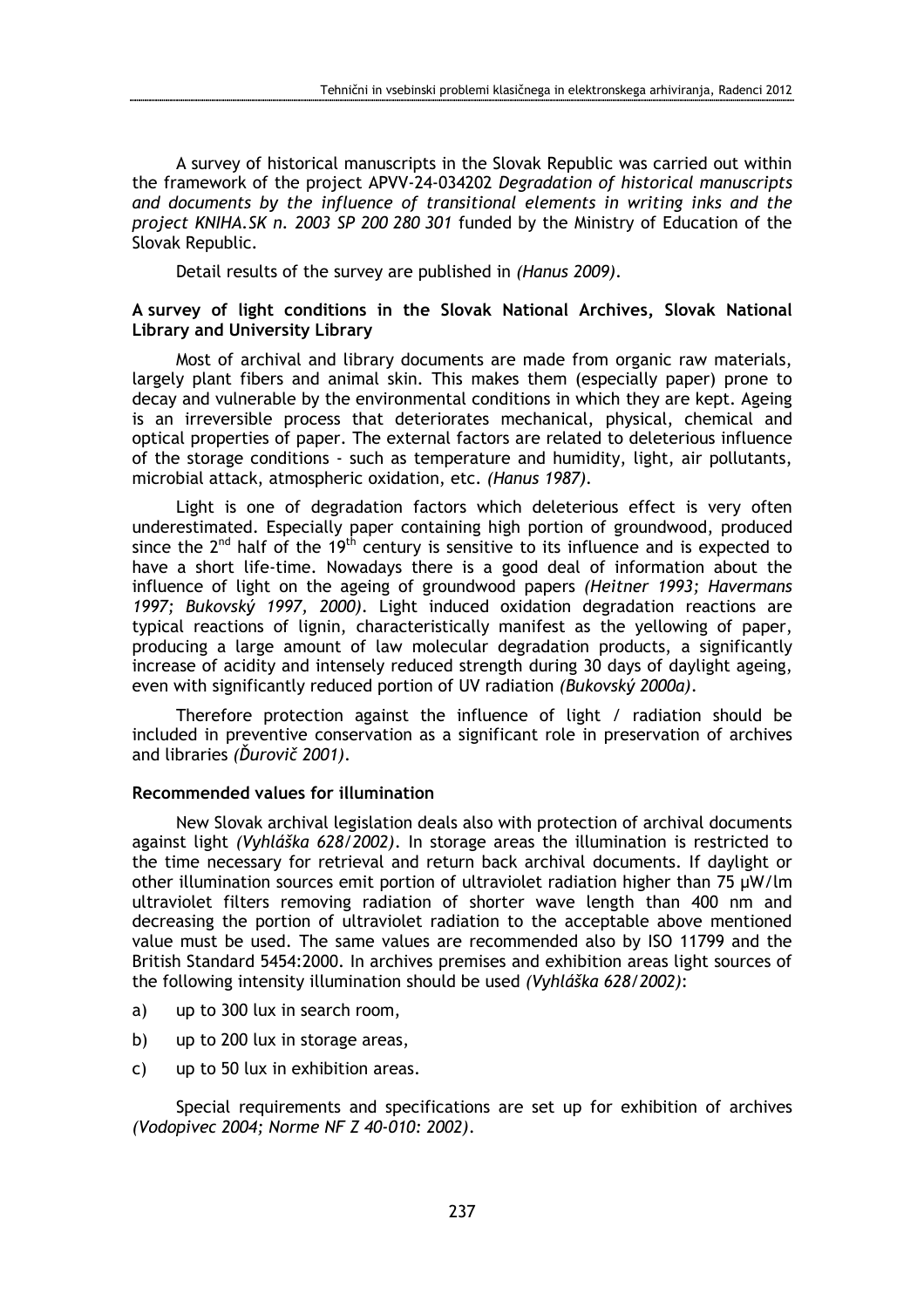Ultraviolet radiation is for human eye invisible, its energy charge is considerable higher than of visible radiation and covers the range 380 nm - 1 nm. Its most important parts are UV-A (315 - 400 nm), UV-B (280 - 315 nm) and UV-C (100 - 280 nm). The most significant source of UV radiation is the Sun.

Light conditions in the Slovak National Archives, the Slovak National Library and the University Library were measured, evaluated and adjusted within the framework of the State programme of research and development – KNIHA.SK (Kniha.SK 2003- 2008).

Detail results were published in (Hanus et all. 2006, 2007).

# COOPERATION IN SCIENCE, RESEARCH AND TECHNOLOGY

The Department of Chemical Technology of Wood, Pulp and Paper at Faculty of Food and Chemical Technology, Slovak University of Technology covers in its educational background also problems of paper ageing and preservation. Research activities in paper permanence and durability started at the Department already in 1980 (Hanus 1987; Krkoška 2001). During the last years several diploma works completed at this Department and also at the Department of Graphic Arts and Applied Photochemistry - are devoted to problems of preservation of cultural heritage – permanence and ageing behaviour of some pulps and papers, deacidification of acidic paper, interaction of paper and printing inks, their permanence and ageing resistance, iron-gall inks and ink corrosion, etc. At present also several doctor degree students have focused their studies to problems of paper degradation, deacidification and strengthening of acidic paper documents. All these activities are results of good co-operation among the Faculty of Food and Chemical Technology, the Slovak National Archives, the Slovak National Library and the University Library.

At the beginning of 2000 formal and informal cooperation of these organizations - namely Faculty of Food and Chemical Technology, Slovak University of Technology, Slovak National Library, Slovak National Archives and Slovak Academy of Science - resulted in the State programme of research and development "Preservation, stabilization and conservation of traditional information carriers in the Slovak Republic – KNIHA.SK (www.knihask.eu).

The basic aims of the project can be summarized as follows:

- increasing quality of university and continuing education of professionals for the field, including engagement of graduate and postgraduate students of chemical technology into projects on stabilization of LC carriers of information;
- concentration of the scientific capacity in the field of technology of preservation, stabilization and conservation of ligno-cellulosic (LC) macromolecular materials in the Slovak Republic;
- creation of specialized shared national virtual library and inter-active shared knowledge space on the problems of preservation of LC materials of the Slovak Republic for all project participants;
- improvement and verification of method for qualitative classification of endangered library & archives materials according to historical and technological criteria from the point of searching the possibilities for increasing of capacity and decreasing of risks during their machinery treatment;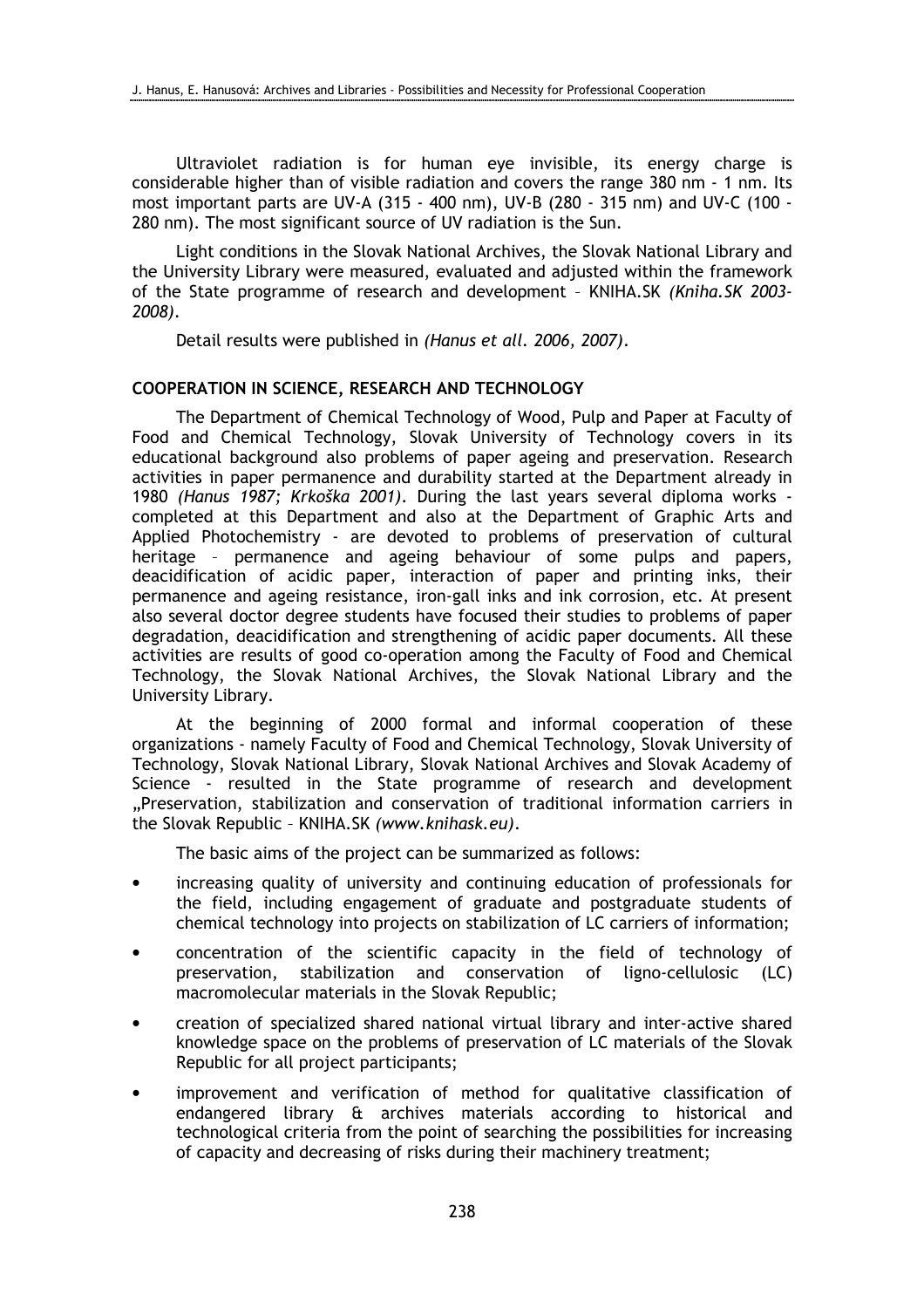- new knowledge and new methods proposal for preservation of library & archives materials;
- new information on indoor quality environment for long-term storage of library & archives materials.

One of the most significant and main practical results of this research programme will be establishment of an integrated complex centre for preservation, digitization and conservation of library and archives within the Slovak National Library in Martin which will serve for treatment of both – library and archives documents.

### **CONCLUSION**

The outlined selected topics clearly show broad possibilities for close cooperation between archives and libraries. Of course, it depends on many specific varieties in different countries – from legislative background via the real competencies and activities of both institutions to the most important factor – willingness of people to cooperate in order to solve some common problems more effectively. The paper provides some general examples from several fields of potential cooperation and selected results of cooperation between archives and library institutions in the Slovak Republic.

### **BIBLIOGRAPHY**

- Acker, E., O'Connell, P. (2010). Archives and Record Storage Building | Whole Building Design Guide. Retrieved 6. 12. 2011 from: http://www.wbdg.org/design/archives\_records.php.
- Banik, G. (2005). Mass Technology in Germany and its Quality Control. Restaurator, p. 63-75.
- Banik, G., Doering, T., Kolbe, D., Hähner, U. (2005). Quality Control of mass deacidification of library and archival holdings. ICOM-CC 14th Triennial Meeting, The Hague 14-16 September 2005, Preprints (Volume I), ed. Isabelle Verger, James & James Earthscan, London, p. 157-165.
- Bluher, A. (2003). Experience in Paper Deacidification Three Years of Operation in the Swiss National Library. Papierrestaurierung 4, p. 21-28.
- BS 5454: 2000. Recommendations for the storage and exhibition of archival documents. British Standard Institution, London. Earlier editions were published in 1977 and 1989.
- Bukovský, V. (1997). Yellowing of newspaper after deacidification with methyl magnesium carbonate. Restaurator 18, p. 25-38.
- Bukovský, V. (2000). The natural ageing of paper after exposure to daylight. Restaurator 21, p. 229-237.
- Bukovský, V. (2000a). Influence of light on ageing of newsprint paper. Restaurator 21, p. 55-76.
- Duchein, M. (1988). Archive Buildings and Equipment (ICA Handbooks Series, Vol. 6). K. G. Saur Verlag Gmbh & Co, 2 Sub edition, 232 p. ISBN-10: 3598202784.
- Ďurovič, M. et all. (2001). Vliv světla a ultrafialového záření na archivní dokumenty. Závěrečná zpráva grantového úkolu. SÚA Praha.
- European Commission (2006). Report on archives in the enlarged European Union Increased archival cooperation in Europe: action plan. Elaborated by the National Experts Group on Archives of the EU member states and EU institutions and organs at the request of the Council of the European Union. Luxembourg: Office for Official Publications of the European Communities, 248 pp. ISBN 92-79-00870-6.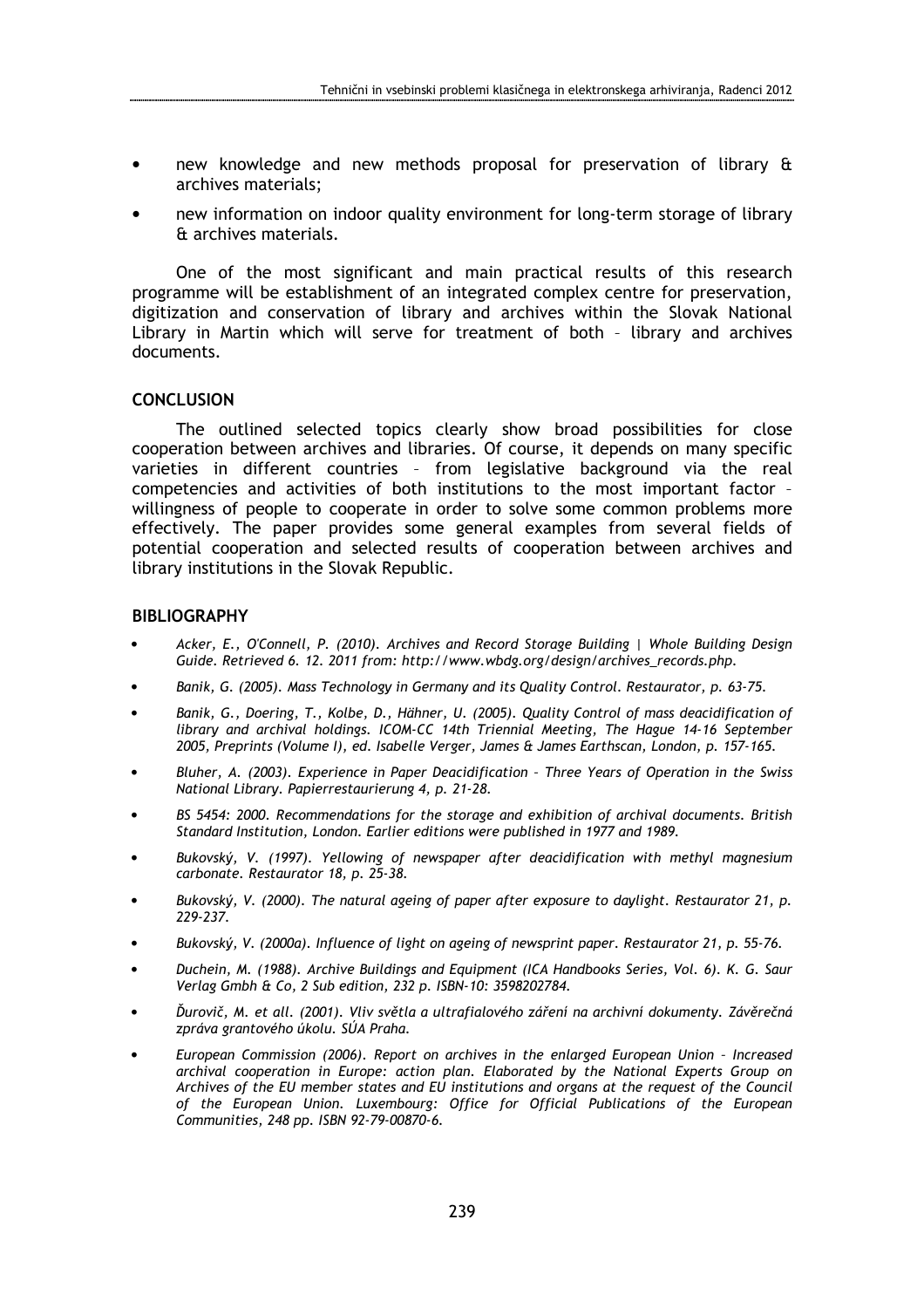- Hanus, J. (1987). Štúdium starnutia papiera z hľadiska ochrany archívnych dokumentov. (Study of paper ageing from the point of preservation of archives.) PhD. Thesis. Chemical-Technological Faculty, Slovak Technical University Bratislava.
- Hanus, J. (2000). Trendy v oblasti masového konzervovania archívnych a knižničných fondov. Slovenská archivistika, 1, s. 18-29.
- Hanus, J. (2008). Safety and security in archives. ATLANTI Vol. 18 (2008) N. 1-2, International Institute for Archival Science of Trieste and Maribor, University of Maribor, State Archive of Trieste, Trieste. p. 115-127.
- Hanus, J., Hanusová, E. (2011). Archive building the basic condition for proper function of archives. Tehnični in vsebinski problemi klasičnega in elektronskega arhiviranja - Technical and field related problems of traditional and electronic archiving. Conference Proceedings, Radenci, Slovenija, April 6-8, 10. zbornik referatov. Pokrajinski arhiv Maribor, p. 217-226, ISSN 1581- 7407.
- Hanus, J., Hanusová, E., Mináriková, J., Szabóová, Z., Bukovský, V. (2006). Svetlo podstata a degradačné účinky a stav ochrany v niektorých archívoch a knižniciach. Ochrana kultúrneho dedičstva VIII – Fórum konzervátora. Zborník príspevkov z odborného seminára, Martin 2005, Slovenské národné múzeum Bratislava, Slovenská národná knižnica Martin. Edícia Malá knižnica muzeologickej literatúry, Bratislava, s. 125 – 134, ISBN 80-8060-179-8.
- Hanus, J., Maková, A., Čeppan, M., Mináriková, J., Hanusová, E., Havlínová, B. (2009). Survey of historical manuscripts written by iron gall inks in the Slovak Republic. Restaurator, International Journal for the Preservation of Library and Archival Materials, p. 1-16.
- Hanus, J., Mináriková, J., Szabóová, Z., Hanusová, E., Bukovský, V. (2007). Preventive conservation – significant role in preservation of archives and libraries. Tehnični in vsebinski problemi klasičnega in elektronskega arhiviranja - Technical and field related problems of traditional and electronic archiving. Conference Proceedings, Radenci, Slovenija, March 28-30, 6. zbornik referatov. Pokrajinski arhiv Maribor, p. 156-167, ISSN 1581-7407.
- Havermans, J. B. G. A., Dufour, J. (1997). Photo oxidation of paper documents. A Literature Review. Restaurator 18, p. 103-114.
- Heitner, C., Scaiano, J. C. (1993). Photochemistry of lignocellulosic materials. ACS Symposium Series 531, Washington, D.C., Am. Chem. Soc. 1993.
- Hendriks, K., B. (1994). Permanence of Paper in the Light of six centuries of Papermaking in Europe. Actes des Deuxièmes Journées Internationales d´Études de l´ARSAG. Paris 1994, p. 131- 137.
- ICA Bibliography 2 (2003). Bibliography of Books, Journal Articles, Conference Papers and Other Printed Sources Relating to Archival Buildings and Equipment. International Council on Archives, Paris, France, 52 p.
- ICA Study 17 (2005). Archive Buildings In A Tropical Climate And With Low Resources. ALA Asociación Latinoamericana de Archivos. International Council on Archives, Paris, France, 44 p.
- IFLA Library Building Guidelines: Developments & Reflections (2007). Edited on behalf of IFLA by Karen Latimer and Hellen Niegaard, Munich: K.G. Saur, ISBN 978-3-598-11768-8.
- IFLA Publications 109 (2004). Libraries as Places: Buildings for the 21st century. Edited by Marie-Françoise Bisbrouck, Jérémie Desjardins, Céline Ménil, Florence Poncé, François Rouyer-Gayette. München: K. G. Saur, 210 p. ISBN 3-598-21839-7.
- ILA Library Buildings and Equipment Section (2011). Retrieved 5. 12. 2011 from http://www.ifla.org/en/library-buildings-and-equipment.
- Intelligent library buildings (1997). Eds. Bisbrouck, M. F., Chauveinc, M.: Proceedings of the tenth seminar of the IFLA Section on Library Buildings and Equipment. The City Library of The Hague (Netherlands), 24 - 29 August 1997. 235 p.
- ISO 11799: 2003. Information and documentation Document storage requirements for archive and library materials. Geneva: ISO.
- Key Issues in Building Design (2011). Retrieved 5. 12. 2011 from http://www.ifla.org/en /publications/key-issues-in-building-design.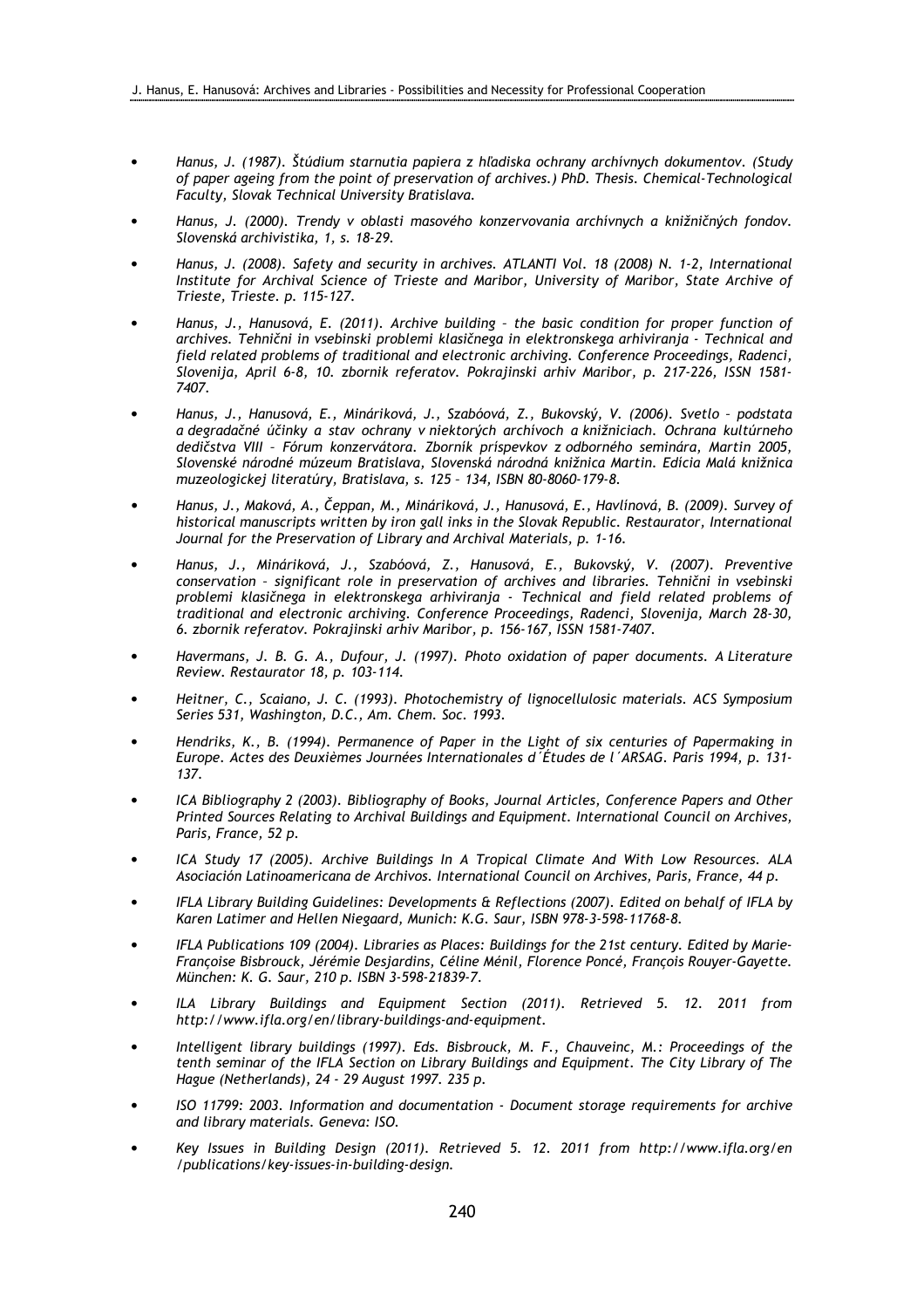- Kitching, C. J. (1993). Archive Buildings in the United Kingdom 1977-1992. Royal Commission on Historical Manuscripts, London 1993. ISBN: 0114402442.
- Kitching, C. J. (2007). Archive buildings in the United Kingdom 1993-2005. Published: Chichester : Phillimore, ISBN: 9781860774430.
- Klasinc, P. P. (2010). The Activities of the International Institute for Archival Science of Trieste and Maribor in 2009-2010 and Presentation of the 20 Issues of ATLANTI 1991-2010. ATLANTI Vol. 20, International Institute for Archival Science of Trieste and Maribor, University of Maribor, State Archive of Trieste, Trieste, p. 27-40.
- KnihaSK: Štátny program výskumu a vývoja SR Záchrana, stabilizácia a konzervovanie tradičných nosičov informácií v SR 2004-2009. Retrieved 6. 12. 2011 from http://www.knihask.eu/.
- Krkoška, P., Vizárová, K. (2001). Stálosť a trvanlivosť niektorých buničín a papierov. Buničina a papier – technológie, vlastnosti, životné prostredie. Zborník z medzinárodnej konferencie, p. 171-178.
- Library and Archives Canada (2011). Retrieved 6. 12. 2011 from http://en.wikipedia.org /wiki/Library\_and\_Archives\_Canada.
- Łojewski, T. ed. (2010). Przeszłość dla Przyszłośći Masowe zabezpieczanie zasobów bibliotek i archiwów: The Past for the Future. The Mass Protection of Archive and Library Resources. International Conference Proceedings, October 13-14, 2008. Biblioteka Jagiełłońska Krakow, Poland. ISBN 978-83-921946-9-9.
- Mass deacidification (2008). Nitrochemie Wimmis leads the fight to save acid-based paper from self-destruction and decay. Retrieved 6. 12. 2011 from: http://www.rheinmetalldefence.com/index.php?fid=4554&lang=3.
- National Archives and Records Administration (2000). NARA 1571: Archival Storage Standards. February 15, 2002.
- Norme NF Z 40-010 (2002). Prescriptions de conservation des documents graphiques et photographiques dans le cadre d´une exposition. AFNOR.
- Official Journal of the European Communities (2003/C113/2): The Council resolution of 6 May 2003.
- Porck, H. J. (1996). Mass Deacidification-An Update of Possibilities and Limitations. European Commissionon on Preservation and Access, Amsterdam and Commission on Preservation and Access, Washington, 54 p.
- Sedlák, F., Hanus, J. (1978): Z dejín výroby železodubienkových atramentov. Slovenská archivistika, 13, n. 1, p. 111-142.
- Slovak National Archives (2000). Compiled by SNA Bratislava, ISBN 80-968406-6-5.
- Slovak National Library (2011). Retrieved 6. 12. 2011 from http://www.snk.sk/?o-kniznici.
- Strlič, M., Kolar, J. (2005). Eds. Ageing and Stabilisation of Paper. National and University Library Ljubljana, 211 p.
- University Library Bratislava (2011). Retrieved 6. 12. 2011 from http://www.ulib.sk/sk/okniznici/historia/historia.html.
- Vodopivec, J. ed. (2004). Proceedings from International symposium "Exhibiting Archival and Library Materials and Work of Art on Paper: Standards in Preservation". Ljubljana, Slovenia, June 5-6, 2003. National and University Library Ljubljana, ISBN 961-6137-76-X.
- Vyhláška č. 628/2002 Z. z. Ministerstva vnútra Slovenskej republiky, ktorou sa vykonávajú niektoré ustanovenia zákona o archívoch a registratúrach a o doplnení niektorých zákonov.
- Williams, J., C. ed. (1981). Preservation of Paper and Textiles of Historic and Artistic Value II. American Chemical Society 193, Washington, DC.
- World's leading library storage facility opens (2009). Retrieved 6. 12. 2011 from http://www.capitasymonds.co.uk/news\_events/news/worlds\_leading\_library\_storag.aspx.